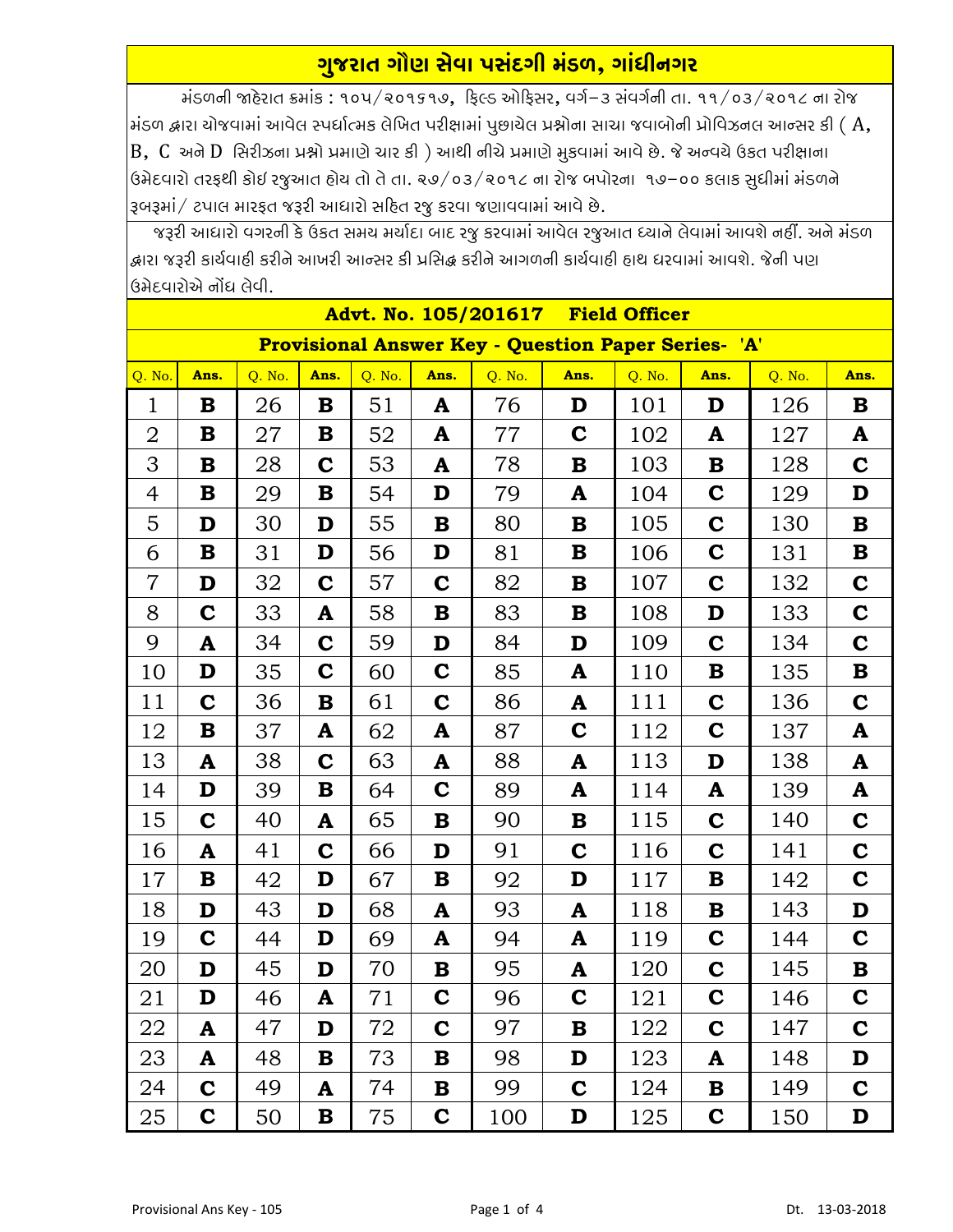| Advt. No. 105/201617 Field Officer                         |              |        |             |        |             |        |             |        |              |        |             |  |
|------------------------------------------------------------|--------------|--------|-------------|--------|-------------|--------|-------------|--------|--------------|--------|-------------|--|
| <b>Provisional Answer Key - Question Paper Series- 'B'</b> |              |        |             |        |             |        |             |        |              |        |             |  |
| $Q.$ No.                                                   | Ans.         | Q. No. | Ans.        | Q. No. | Ans.        | Q. No. | Ans.        | Q. No. | Ans.         | Q. No. | Ans.        |  |
| $\mathbf{1}$                                               | $\mathbf C$  | 26     | ${\bf A}$   | 51     | $\mathbf C$ | 76     | $\mathbf C$ | 101    | $\mathbf C$  | 126    | $\bf{B}$    |  |
| $\overline{2}$                                             | A            | 27     | $\mathbf C$ | 52     | $\mathbf C$ | 77     | A           | 102    | B            | 127    | A           |  |
| 3                                                          | A            | 28     | A           | 53     | D           | 78     | A           | 103    | A            | 128    | $\mathbf C$ |  |
| $\overline{4}$                                             | $\mathbf C$  | 29     | A           | 54     | A           | 79     | A           | 104    | D            | 129    | $\bf{B}$    |  |
| 5                                                          | $\bf{B}$     | 30     | $\bf{B}$    | 55     | $\mathbf C$ | 80     | $\mathbf C$ | 105    | $\mathbf C$  | 130    | A           |  |
| 6                                                          | D            | 31     | $\mathbf C$ | 56     | $\mathbf C$ | 81     | $\mathbf C$ | 106    | A            | 131    | $\mathbf C$ |  |
| $\overline{7}$                                             | $\bf{B}$     | 32     | D           | 57     | $\mathbf B$ | 82     | $\mathbf C$ | 107    | $\mathbf{B}$ | 132    | D           |  |
| 8                                                          | A            | 33     | A           | 58     | $\mathbf B$ | 83     | D           | 108    | D            | 133    | D           |  |
| 9                                                          | A            | 34     | ${\bf A}$   | 59     | $\mathbf C$ | 84     | $\mathbf C$ | 109    | $\mathbf C$  | 134    | D           |  |
| 10                                                         | $\bf{B}$     | 35     | A           | 60     | $\mathbf C$ | 85     | $\bf{B}$    | 110    | D            | 135    | D           |  |
| 11                                                         | $\mathbf C$  | 36     | $\mathbf C$ | 61     | $\mathbf C$ | 86     | $\mathbf C$ | 111    | D            | 136    | ${\bf A}$   |  |
| 12                                                         | $\mathbf C$  | 37     | B           | 62     | $\mathbf C$ | 87     | $\mathbf C$ | 112    | A            | 137    | D           |  |
| 13                                                         | $\mathbf{B}$ | 38     | D           | 63     | A           | 88     | D           | 113    | A            | 138    | $\bf{B}$    |  |
| 14                                                         | $\bf{B}$     | 39     | $\mathbf C$ | 64     | B           | 89     | $\mathbf C$ | 114    | $\mathbf C$  | 139    | ${\bf A}$   |  |
| 15                                                         | $\mathbf C$  | 40     | D           | 65     | $\mathbf C$ | 90     | D           | 115    | $\mathbf C$  | 140    | $\bf{B}$    |  |
| 16                                                         | D            | 41     | D           | 66     | B           | 91     | B           | 116    | B            | 141    | A           |  |
| 17                                                         | $\mathbf C$  | 42     | A           | 67     | A           | 92     | B           | 117    | $\bf{B}$     | 142    | A           |  |
| 18                                                         | $\mathbf{B}$ | 43     | $\bf{B}$    | 68     | $\mathbf C$ | 93     | B           | 118    | $\mathbf C$  | 143    | A           |  |
| 19                                                         | A            | 44     | $\mathbf C$ | 69     | D           | 94     | B           | 119    | B            | 144    | D           |  |
| 20                                                         | $\bf{B}$     | 45     | $\mathbf C$ | 70     | $\mathbf B$ | 95     | D           | 120    | D            | 145    | $\bf{B}$    |  |
| 21                                                         | B            | 46     | $\mathbf C$ | 71     | B           | 96     | B           | 121    | D            | 146    | D           |  |
| 22                                                         | $\bf{B}$     | 47     | $\mathbf C$ | 72     | $\mathbf C$ | 97     | D           | 122    | $\mathbf C$  | 147    | $\mathbf C$ |  |
| 23                                                         | $\bf{B}$     | 48     | D           | 73     | $\mathbf C$ | 98     | $\mathbf C$ | 123    | A            | 148    | ${\bf B}$   |  |
| 24                                                         | D            | 49     | $\mathbf C$ | 74     | $\mathbf C$ | 99     | A           | 124    | $\mathbf C$  | 149    | D           |  |
| 25                                                         | A            | 50     | $\bf{B}$    | 75     | $\bf{B}$    | 100    | D           | 125    | $\mathbf C$  | 150    | $\mathbf C$ |  |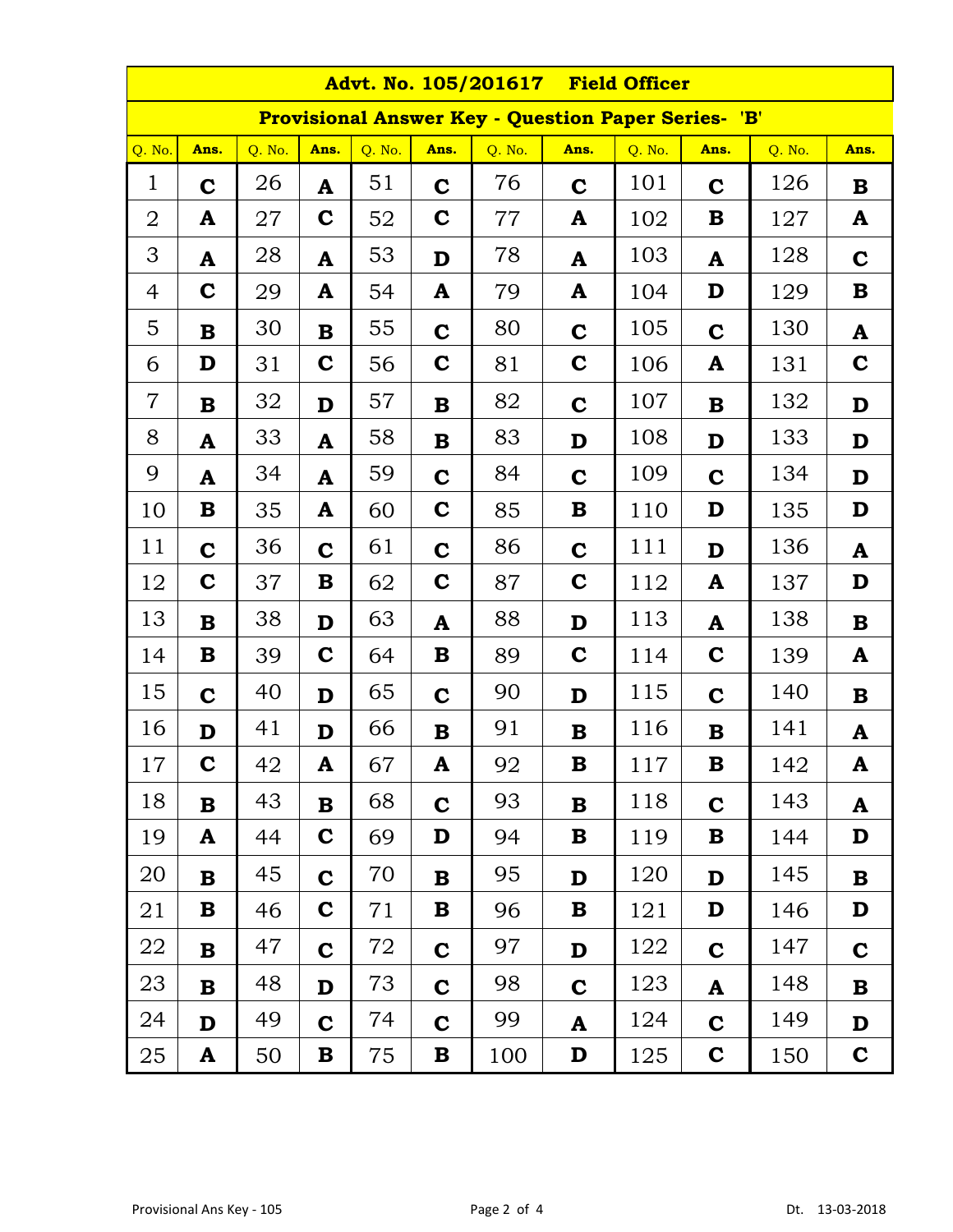| <b>Advt. No. 105/201617</b><br><b>Field Officer</b>        |             |        |              |        |             |        |             |        |             |        |             |  |
|------------------------------------------------------------|-------------|--------|--------------|--------|-------------|--------|-------------|--------|-------------|--------|-------------|--|
| <b>Provisional Answer Key - Question Paper Series- 'C'</b> |             |        |              |        |             |        |             |        |             |        |             |  |
| Q. No.                                                     | Ans.        | Q. No. | Ans.         | Q. No. | Ans.        | Q. No. | Ans.        | Q. No. | Ans.        | Q. No. | Ans.        |  |
| $\mathbf{1}$                                               | $\bf{B}$    | 26     | $\bf{B}$     | 51     | D           | 76     | D           | 101    | $\bf{B}$    | 126    | $\mathbf C$ |  |
| $\overline{2}$                                             | $\mathbf C$ | 27     | D            | 52     | $\mathbf C$ | 77     | $\mathbf C$ | 102    | B           | 127    | $\mathbf C$ |  |
| 3                                                          | $\mathbf C$ | 28     | $\mathbf C$  | 53     | A           | 78     | B           | 103    | $\mathbf B$ | 128    | D           |  |
| 4                                                          | $\mathbf C$ | 29     | ${\bf A}$    | 54     | $\mathbf C$ | 79     | D           | 104    | D           | 129    | $\mathbf C$ |  |
| 5                                                          | $\bf{B}$    | 30     | D            | 55     | $\mathbf C$ | 80     | $\mathbf C$ | 105    | ${\bf A}$   | 130    | ${\bf B}$   |  |
| 6                                                          | $\mathbf C$ | 31     | $\mathbf C$  | 56     | $\bf{B}$    | 81     | $\mathbf C$ | 106    | A           | 131    | $\mathbf C$ |  |
| $\overline{7}$                                             | A           | 32     | $\bf{B}$     | 57     | A           | 82     | A           | 107    | $\mathbf C$ | 132    | $\mathbf C$ |  |
| 8                                                          | A           | 33     | A            | 58     | $\mathbf C$ | 83     | A           | 108    | A           | 133    | D           |  |
| 9                                                          | A           | 34     | D            | 59     | $\bf{B}$    | 84     | $\mathbf C$ | 109    | ${\bf A}$   | 134    | A           |  |
| 10                                                         | $\mathbf C$ | 35     | $\mathbf C$  | 60     | A           | 85     | B           | 110    | $\bf{B}$    | 135    | $\mathbf C$ |  |
| 11                                                         | $\mathbf C$ | 36     | ${\bf A}$    | 61     | $\mathbf C$ | 86     | D           | 111    | $\mathbf C$ | 136    | $\mathbf C$ |  |
| 12                                                         | $\mathbf C$ | 37     | $\bf{B}$     | 62     | D           | 87     | B           | 112    | D           | 137    | $\bf{B}$    |  |
| 13                                                         | D           | 38     | D            | 63     | D           | 88     | A           | 113    | ${\bf A}$   | 138    | $\mathbf B$ |  |
| 14                                                         | $\mathbf C$ | 39     | $\mathbf C$  | 64     | D           | 89     | A           | 114    | A           | 139    | $\mathbf C$ |  |
| 15                                                         | $\mathbf B$ | 40     | D            | 65     | D           | 90     | B           | 115    | A           | 140    | $\mathbf C$ |  |
| 16                                                         | $\mathbf C$ | 41     | D            | 66     | A           | 91     | $\mathbf C$ | 116    | $\mathbf C$ | 141    | $\mathbf C$ |  |
| 17                                                         | $\mathbf C$ | 42     | A            | 67     | D           | 92     | $\mathbf C$ | 117    | $\mathbf B$ | 142    | $\mathbf C$ |  |
| 18                                                         | D           | 43     | $\mathbf{A}$ | 68     | B           | 93     | B           | 118    | D           | 143    | A           |  |
| 19                                                         | $\mathbf C$ | 44     | $\mathbf C$  | 69     | A           | 94     | B           | 119    | $\mathbf C$ | 144    | $\bf{B}$    |  |
| 20                                                         | D           | 45     | $\mathbf C$  | 70     | B           | 95     | $\mathbf C$ | 120    | D           | 145    | $\mathbf C$ |  |
| 21                                                         | ${\bf B}$   | 46     | B            | 71     | A           | 96     | D           | 121    | D           | 146    | $\bf{B}$    |  |
| 22                                                         | $\mathbf B$ | 47     | $\mathbf{B}$ | 72     | A           | 97     | $\mathbf C$ | 122    | A           | 147    | A           |  |
| 23                                                         | $\bf{B}$    | 48     | $\mathbf C$  | 73     | A           | 98     | B           | 123    | $\mathbf B$ | 148    | $\mathbf C$ |  |
| 24                                                         | $\bf{B}$    | 49     | $\bf{B}$     | 74     | D           | 99     | A           | 124    | $\mathbf C$ | 149    | D           |  |
| 25                                                         | D           | 50     | D            | 75     | $\bf{B}$    | 100    | B           | 125    | $\mathbf C$ | 150    | $\mathbf B$ |  |